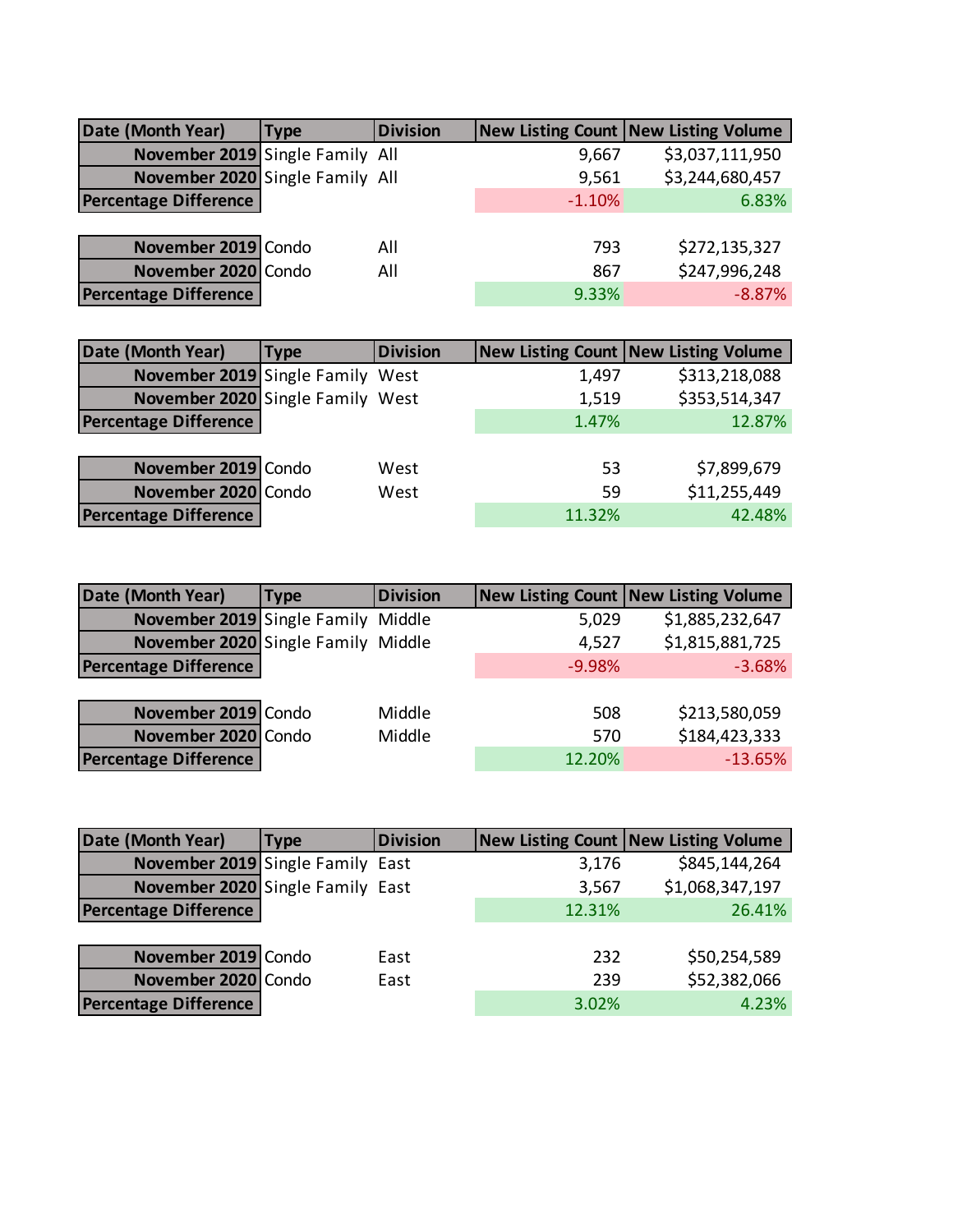|           | Active Listing Count Active Listing Volume Average Listing Price                    |           | Median Listing Price |
|-----------|-------------------------------------------------------------------------------------|-----------|----------------------|
| 46,537    | \$18,238,986,520                                                                    | \$392,388 | \$299,900            |
| 33,602    | \$14,717,165,618                                                                    | \$438,298 | \$325,000            |
| $-27.80%$ | $-19.31%$                                                                           | 11.70%    | 8.37%                |
|           |                                                                                     |           |                      |
| 2,726     | \$908,209,137                                                                       | \$333,165 | \$253,475            |
| 2,455     | \$900,709,289                                                                       | \$367,037 | \$284,495            |
| $-9.94%$  | $-0.83%$                                                                            | 10.17%    | 12.24%               |
|           |                                                                                     |           | <b>Nov</b>           |
|           |                                                                                     |           |                      |
|           |                                                                                     |           | Median Listing Price |
| 4,983     | Active Listing Count Active Listing Volume Average Listing Price<br>\$1,297,131,611 | \$260,311 | \$179,000            |
| 3,424     | \$967,983,428                                                                       | \$282,705 | \$201,000            |
| $-31.29%$ | $-25.38%$                                                                           | 8.60%     | 12.29%               |
|           |                                                                                     |           |                      |
| 115       | \$20,198,678                                                                        | \$175,641 | \$152,000            |
| 136       | \$31,198,793                                                                        | \$229,403 | \$211,450            |

|           | Active Listing Count Active Listing Volume Average Listing Price |           | <b>Median Listing Price</b> |
|-----------|------------------------------------------------------------------|-----------|-----------------------------|
| 32,099    | \$13,904,173,279                                                 | \$433,828 | \$329,900                   |
| 25,659    | \$11,955,555,181                                                 | \$466,303 | \$346,800                   |
| $-20.06%$ | $-14.01%$                                                        | 7.49%     | 5.12%                       |
|           |                                                                  |           |                             |
| 2,080     | \$741,852,133                                                    | \$356,660 | \$265,000                   |
| 1,893     | \$719,153,218                                                    | \$380,102 | \$289,900                   |
| $-8.99%$  | $-3.06%$                                                         | 6.57%     | 9.40%                       |

# November 2020 East Division(Greater Chatten

| <b>Median Listing Price</b> |
|-----------------------------|
| \$239,900                   |
| \$279,900                   |
| 16.67%                      |
|                             |
| \$219,900                   |
| \$269,900                   |
| 22.74%                      |
|                             |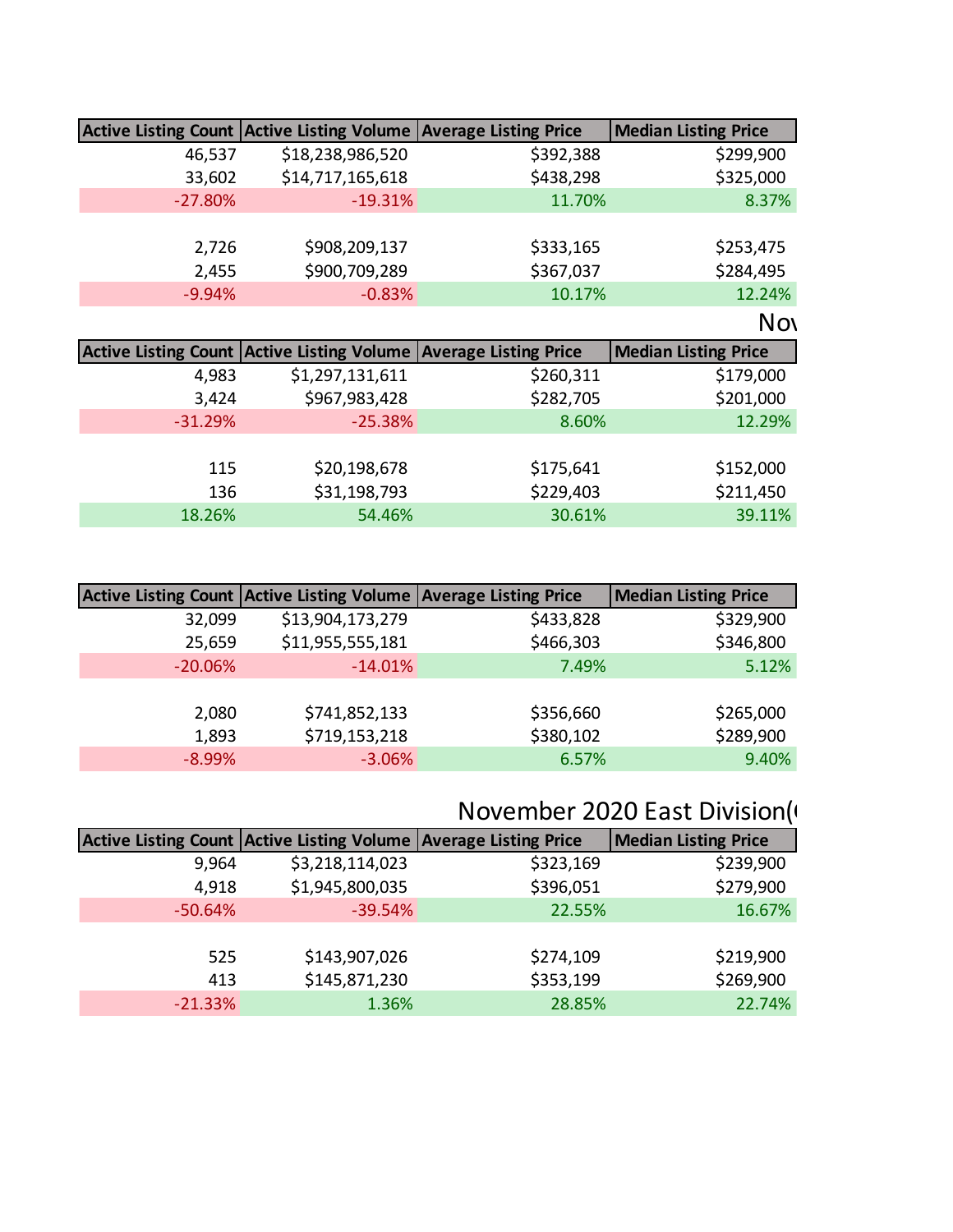#### November 2020 All Divisions Housing Stat

| Average Listing Price per Sq. Ft.   Median Listing Price per Sq. Ft.   New Pending Sales Count |        |           |
|------------------------------------------------------------------------------------------------|--------|-----------|
| \$152                                                                                          | \$136  | 25,157    |
| \$167                                                                                          | \$145  | 12,641    |
| 9.87%                                                                                          | 6.62%  | $-49.75%$ |
|                                                                                                |        |           |
| \$218                                                                                          | \$169  | 1,884     |
| \$252                                                                                          | \$201  | 1,030     |
| 15.60%                                                                                         | 18.93% | $-45.33%$ |

rember 2020 West Division(Memphis, Reelfoot, Central West, Tennes

| Average Listing Price per Sq. Ft.   Median Listing Price per Sq. Ft.   New Pending Sales Count |       |           |
|------------------------------------------------------------------------------------------------|-------|-----------|
| \$88                                                                                           | \$79  | 1,462     |
| \$97                                                                                           | \$82  | 1,254     |
| 10.23%                                                                                         | 3.80% | $-14.23%$ |
|                                                                                                |       |           |
| \$111                                                                                          | \$106 | 52.00     |
| \$100                                                                                          | \$109 | \$25      |
| $-9.91%$                                                                                       | 2.83% | $-51.92%$ |
|                                                                                                |       |           |

### November 2020 Middle Division(Upper Cumblerland and RealTracs

| Average Listing Price per Sq. Ft.   Median Listing Price per Sq. Ft.   New Pending Sales Count |        |        |
|------------------------------------------------------------------------------------------------|--------|--------|
| \$163                                                                                          | \$144  | 5,664  |
| \$173                                                                                          | \$149  | 7,039  |
| 6.13%                                                                                          | 3.47%  | 24.28% |
|                                                                                                |        |        |
| \$232                                                                                          | \$175  | 507    |
| \$261                                                                                          | \$204  | 718    |
| 12.50%                                                                                         | 16.57% | 41.62% |

#### Great Smoky Mountains, Greater Chattanooga, Knoxville, Lakeway, R

| Average Listing Price per Sq. Ft.   Median Listing Price per Sq. Ft.   New Pending Sales Count |        |           |
|------------------------------------------------------------------------------------------------|--------|-----------|
| \$127                                                                                          | \$113  | 18,056    |
| \$154                                                                                          | \$131  | 4,428     |
| 21.26%                                                                                         | 15.93% | $-75.48%$ |
|                                                                                                |        |           |
| \$163                                                                                          | \$137  | 1,325     |
| \$214                                                                                          | \$180  | \$289     |
| 31.29%                                                                                         | 31.39% | $-78.19%$ |
|                                                                                                |        |           |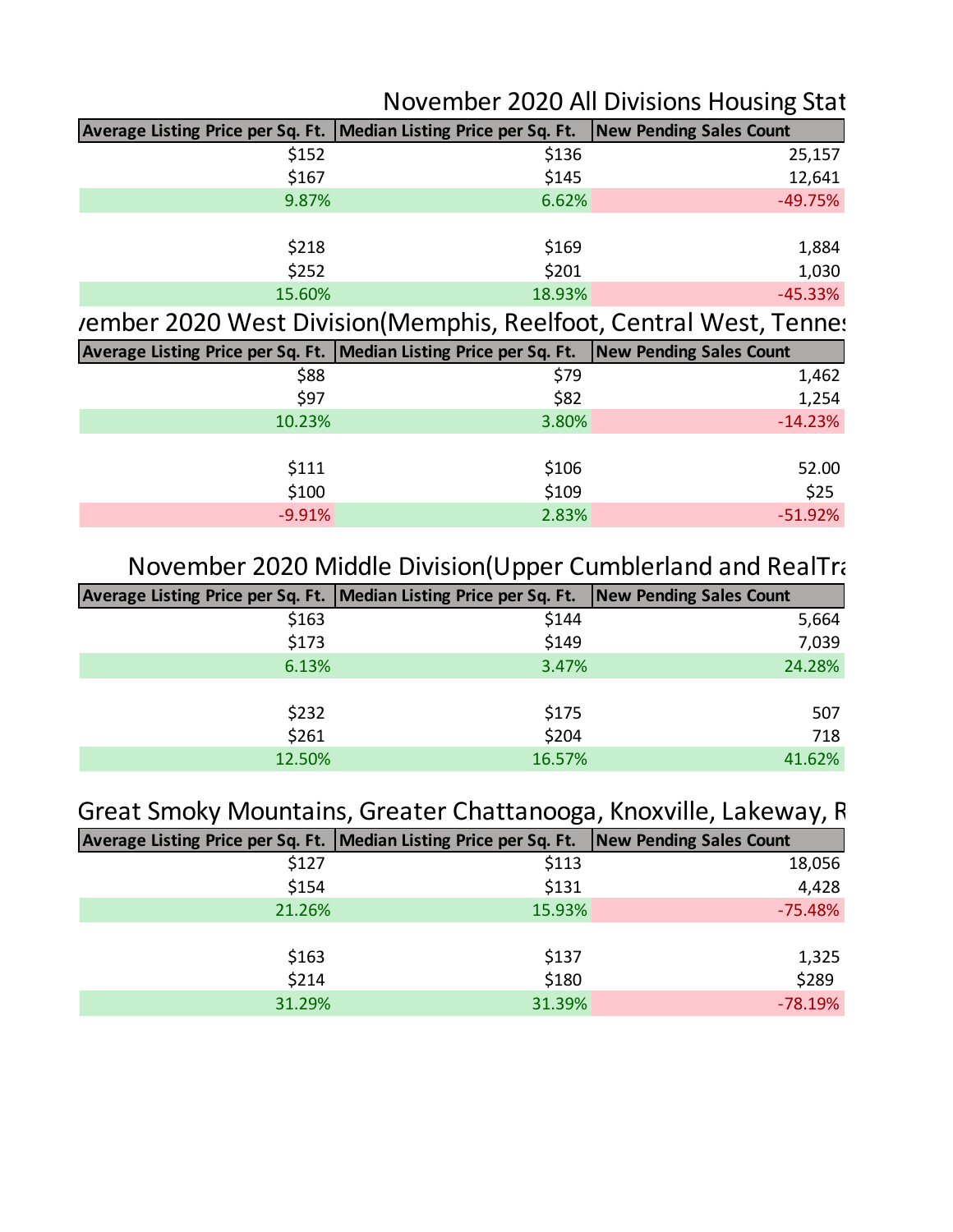| <b>Eistics</b>                                 |         |                             |
|------------------------------------------------|---------|-----------------------------|
| New Pending Sales Volume   Pending Sales Count |         | <b>Pending Sales Volume</b> |
| \$5,945,285,240                                | 6,543   | \$1,677,130,460             |
| \$4,169,824,326                                | 15,981  | \$5,312,016,519             |
| $-29.86%$                                      | 144.25% | 216.73%                     |
|                                                |         |                             |
| \$360,543,957                                  | \$437   | \$112,127,549               |
| \$271,892,059                                  | 1,316   | \$342,206,737               |
| $-24.59%$                                      | 201.14% | 205.19%                     |
|                                                |         |                             |

### ssee Valley MLS's) Housing Statistics

| <b>New Pending Sales Volume</b> | <b>Pending Sales Count</b> | <b>Pending Sales Volume</b> |
|---------------------------------|----------------------------|-----------------------------|
| \$291,488,933                   | 1,590                      | \$335,263,340               |
| \$276,262,715                   | 2,021                      | 456,251,706                 |
| $-5.22%$                        | 27.11%                     | 36.09%                      |
|                                 |                            |                             |
| \$8,724,900                     | \$32                       | \$4,422,100                 |
| \$3,702,550                     | \$35                       | \$6,126,650                 |
| $-57.56%$                       | 9.38%                      | 38.55%                      |

# acs MLS's) Housing Statistics

| <b>New Pending Sales Volume</b> | <b>Pending Sales Count</b> | <b>Pending Sales Volume</b> |
|---------------------------------|----------------------------|-----------------------------|
| \$1,922,673,252                 | \$837                      | \$290,017,612               |
| \$2,655,798,715                 | 6,553                      | \$2,661,699,350             |
| 38.13%                          | 682.92%                    | 817.77%                     |
|                                 |                            |                             |
| \$150,217,144                   | 96                         | \$29,871,550                |
| \$207,938,367                   | 766                        | \$212,937,613               |
| 38.43%                          | 697.92%                    | 612.84%                     |

# liver Counties, and Tennessee Virginia MLS's) Housing Sta

| <b>New Pending Sales Volume</b> | <b>Pending Sales Count</b> | <b>Pending Sales Volume</b> |
|---------------------------------|----------------------------|-----------------------------|
| \$3,735,249,765                 | 4,156                      | \$1,060,397,913             |
| \$1,255,001,484                 | 7,491                      | \$2,213,240,426             |
| $-66.40%$                       | 80.25%                     | 108.72%                     |
|                                 |                            |                             |
| \$201,601,913                   | \$309                      | \$77,833,899                |
| \$60,555,642                    | \$515                      | \$122,797,124               |
| $-69.96%$                       | 66.67%                     | 57.77%                      |
|                                 |                            |                             |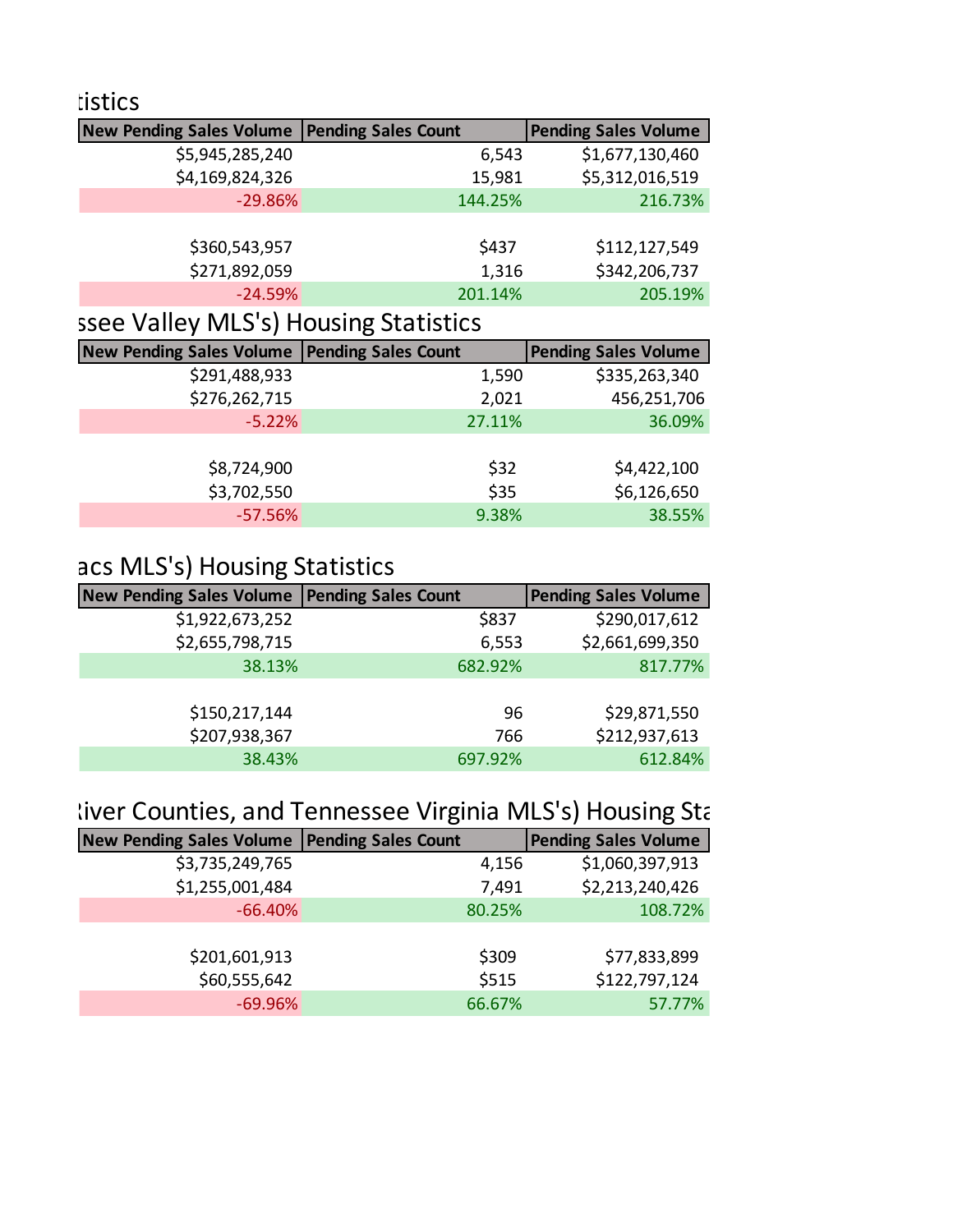| <b>Closed Sales Count</b> | Closed Sales Volume   Average Sales Price   Median Sales Price |           |           |
|---------------------------|----------------------------------------------------------------|-----------|-----------|
| 8,219                     | \$2,269,923,710                                                | \$276,180 | \$232,000 |
| 8,943                     | \$2,847,078,910                                                | \$318,358 | \$265,000 |
| 8.81%                     | 25.43%                                                         | 15.27%    | 14.22%    |
|                           |                                                                |           |           |
| \$635                     | \$159,143,815                                                  | \$250,620 | \$211,500 |
| 680                       | \$179,010,033                                                  | \$263,250 | \$229,995 |
| 7.09%                     | 12.48%                                                         | 5.04%     | 8.74%     |
|                           |                                                                |           |           |

| <b>Closed Sales Count</b> | Closed Sales Volume   Average Sales Price   Median Sales Price |           |           |
|---------------------------|----------------------------------------------------------------|-----------|-----------|
| 1,365                     | \$273,499,146                                                  | \$200,366 | \$169,900 |
| 1,329                     | \$315,450,430                                                  | \$237,359 | \$204,900 |
| $-2.64%$                  | 15.34%                                                         | 18.46%    | 20.60%    |
|                           |                                                                |           |           |
| 31                        | \$6,447,850                                                    | \$207,995 | \$174,000 |
| \$39                      | \$6,705,230                                                    | \$171,929 | \$175,000 |
| 25.81%                    | 3.99%                                                          | $-17.34%$ | 0.57%     |
|                           |                                                                |           |           |

| <b>Closed Sales Count</b> | Closed Sales Volume   Average Sales Price   Median Sales Price |           |           |
|---------------------------|----------------------------------------------------------------|-----------|-----------|
| 3,923                     | \$1,317,178,429                                                | \$335,758 | \$278,000 |
| 4,178                     | \$1,562,126,642                                                | \$373,893 | \$307,000 |
| 6.50%                     | 18.60%                                                         | 11.36%    | 10.43%    |
|                           |                                                                |           |           |
| 376                       | \$109,594,935                                                  | \$291,476 | \$239,900 |
| 404                       | \$116,266,501                                                  | \$287,788 | \$242,195 |
| 7.45%                     | 6.09%                                                          | $-1.27%$  | 0.96%     |

#### atistics

| <b>Closed Sales Count</b> | Closed Sales Volume   Average Sales Price   Median Sales Price |           |           |
|---------------------------|----------------------------------------------------------------|-----------|-----------|
| 2,961                     | \$685,265,335                                                  | \$231,430 | \$197,500 |
| 3,482                     | \$978,008,281                                                  | \$280,875 | \$235,000 |
| 17.60%                    | 42.72%                                                         | 21.36%    | 18.99%    |
|                           |                                                                |           |           |
| 227                       | \$42,226,130                                                   | \$186,018 | \$169,900 |
| 241                       | \$56,570,302                                                   | \$234,732 | \$200,000 |
| 6.17%                     | 33.97%                                                         | 26.19%    | 17.72%    |
|                           |                                                                |           |           |